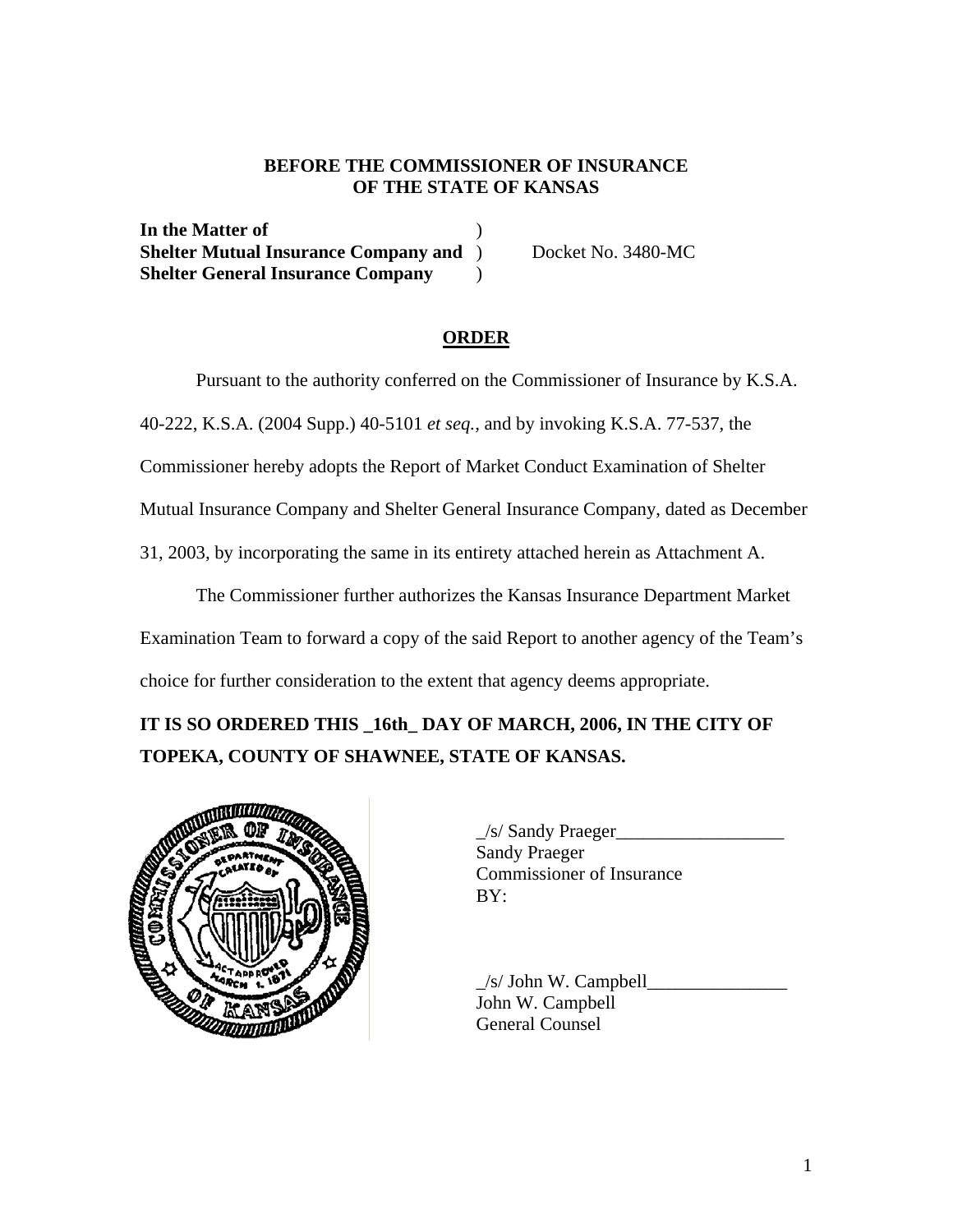#### **CERTIFICATE OF SERVICE**

 The undersigned hereby certifies that he served a true and correct copy of the above and foregoing Summary Order with attachment on this \_16th\_ day of March, 2006, by causing the same to be deposited in the United States Mail, first class postage prepaid, addressed to each of the following:

Denise K. Drake, *Esq.*  Spencer Fane Britt & Browne LLP Suite 700, 40 Corporate Woods 9401 Indian Creek Parkway Overland Park, KS 66210-2005 Counsel for Shelter Insurance Companies

 Lewis M. Galloway, *Esq.*  Spencer Fane Britt & Browne LLP 1000 Walnut Street, Suite 1400 Kansas City, MO 64106-2140 Counsel for Shelter Insurance Companies

John T. Clark Director of Compliance And Internal Auditing Shelter Insurance Companies 1817 West Broadway Columbia, Missouri 65218-0001

> $\frac{1}{s}$  Hsingkan Chiang Hsingkan Chiang, Staff Attorney

## **NOTICE OF RIGHTS**

 Shelter Insurance Companies (Shelter) are entitled to a hearing pursuant to K.S.A. §77-537, the Kansas Administrative Procedure Act. If Shelter desires a hearing, the company must file a written request for a hearing with:

John W. Campbell, General Counsel Kansas Insurance Department 420 S.W.  $9^{th}$  Street Topeka, Kansas 66612

 This request must be filed within fifteen (15) days from the date of service of this Order. If Shelter requests a hearing, the Kansas Insurance Department will notify the companies of the time and place of the hearing and information on the procedures, right